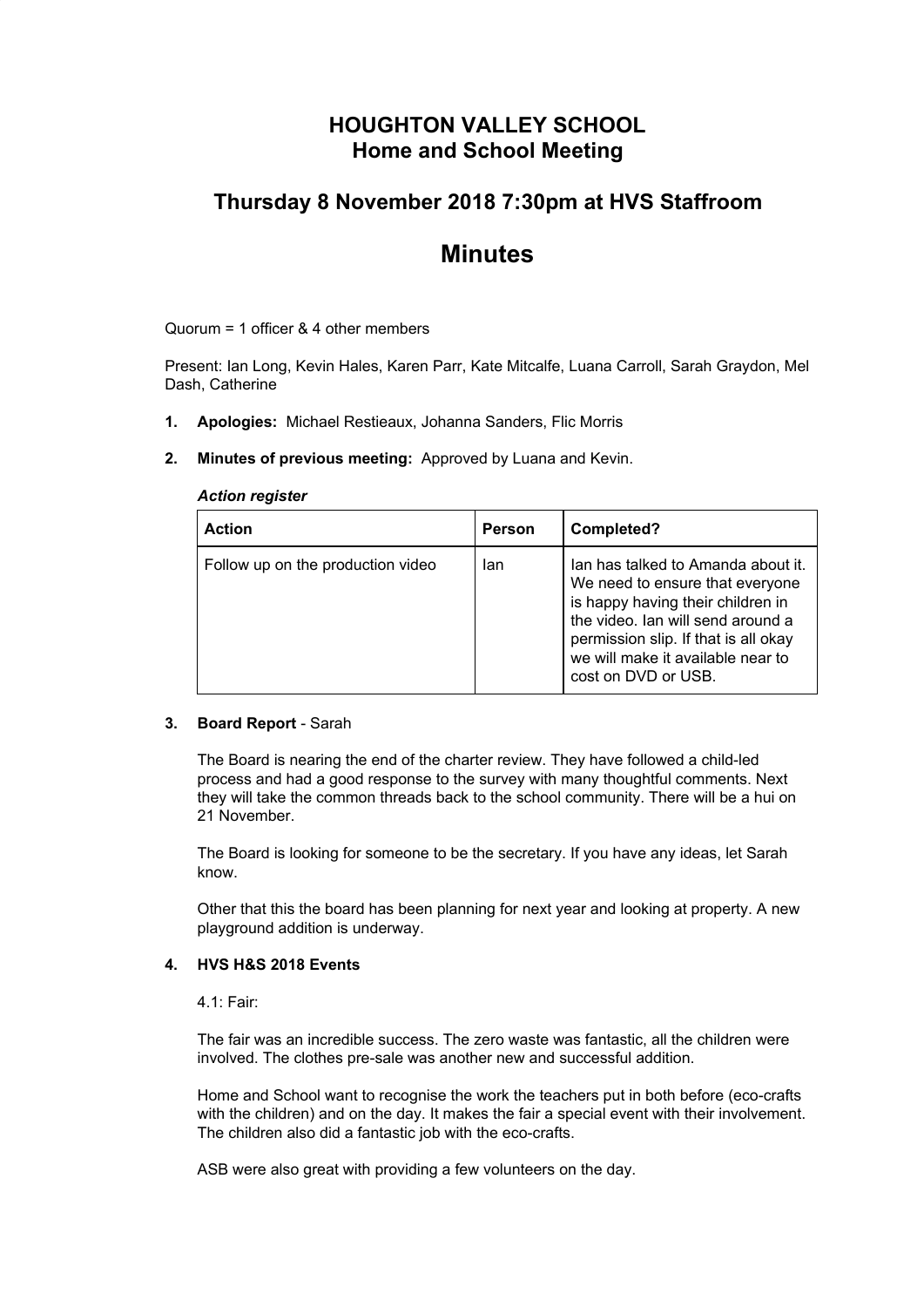Kevin gave a debrief on the finances. The turnover was only slightly down from last year and it looks like we have earned around \$27,000 from the event.

For next year, there is still packaging available. A number of people have said they are happy to help out again next year. There is probably more potential to be made with the silent auction and we should look into whether the closeness with the quiz causes difficulty with getting items.

Karen is going to work with Ian and Megan to build on our fair information.

4.2: School disco:

Another successful event. It was great to have some new parents involved in organising this. The disco made \$776.

4.3: Big Fun day:

Previously Home and School have provide sausages and operated the BBQ for this. The school is going to organise a community day and it was agreed that Home and School would provide sausages for this. It was suggested that we have a stall at the community day to sell left-over craft items from the fair along with left-over t-shirts and bags.

4.4: Year 6 Poroporoaki

This year there will be performances to attract more than just the year 6 families.

It was agreed that Home and School would pay for the camp snapfish books to be gifted to all year 6 students as their leaving gift. Kevin raised the idea of giving the year 6 students a fair voucher for next year. Kevin will look into this.

It was agreed that Home and School would provide a BBQ and drinks for the event. It was also agreed that Home and School would contribute towards leaving gifts for families who are leaving the school.

#### **5. Any other business**

5.1: Calendars: Catherine is going to organise fundraising calendars etc. The children and teachers have prepared the art work. It was agreed that we would get the premium calendar and sell it at \$14 with a low profit margin to make it accessible to families, the other items would sell at the recommended price.

5.2: Cookbook: Johanna is keen to do a cookbook approaching the chefs and restaurant owners in our community. She has a designer on board. The meeting was supportive of the idea and suggested also including some recipes from the kids, kid activity recipes (eg gloop) and household tips. It was felt it would be best to aim towards selling these in term 2.

5.3: Bake sales: It was decided to hold one more bake sale this year with a focus on fundraising for the year 6 camp. This will be on 23 November. Karen will approach Mr T about his class running this.

#### **6. Correspondence**

Nil to report.

**7. Next meeting:** Thursday 6 December 2018 at 7.30pm. This meeting will be a planning meeting for 2019.